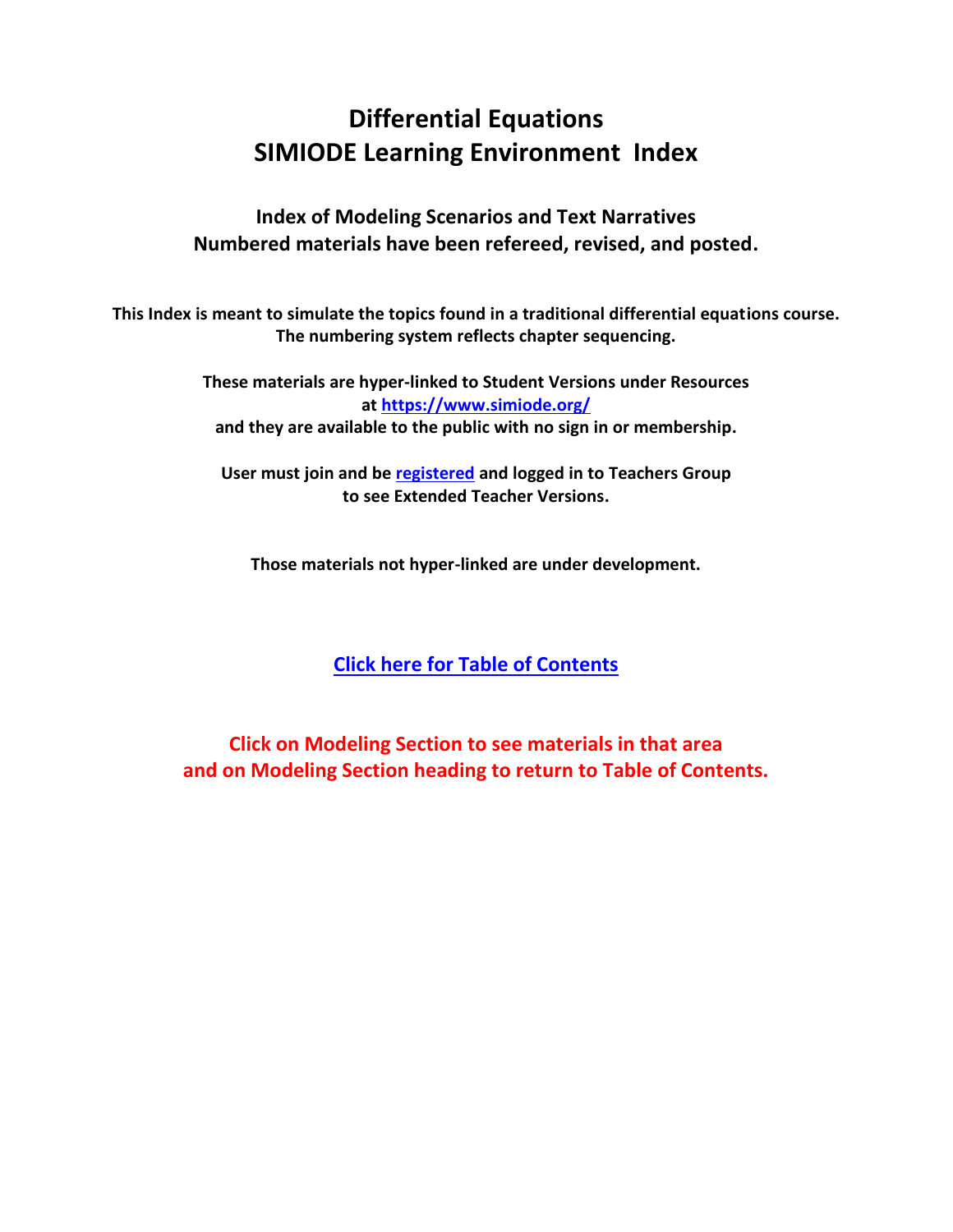## **Table of Contents**

<span id="page-1-0"></span>**[Modeling One - First Order Differential Equations](#page-2-0) [Modeling OneA - Numerically Solving Differential Equations](#page-7-0) Modeling Two - [Limited Growth Models](#page-8-0) Modeling Three - [Second Order Homogeneous Differential Equation Models](#page-9-0) Modeling Four - [Second Order NonHomogeneous Differential Equation Models](#page-12-0) Modeling Five - [Linear Systems of Differential Equation Models](#page-13-0)  Modeling Six - [NonLinear Systems of Differential Equation Models](#page-14-0) Modeling Seven - [Changing the Venue for Solution Success -](#page-16-0) Laplace Transforms Modeling Eight - [Representing Natural Phenomena with Sines and Cosines](#page-17-0) Modeling Nine - [Modeling with Differential Equations in Higher Dimensions](#page-18-0) Modeling Ten – [General Modeling](#page-18-1)**

## **APPENDIX**

## **Strategies for Analytic Solutions and Qualitative Analysis**

**[First Order Differential Equations](#page-19-0) [Second Order Differential Equations](#page-19-1) [Linear Systems of Differential Equations](#page-19-2) [NonLinear Systems of Differential Equations](#page-19-3) [Fourier Series Development](#page-19-4) [Partial Differential Equation Solution Strategies](#page-19-5)**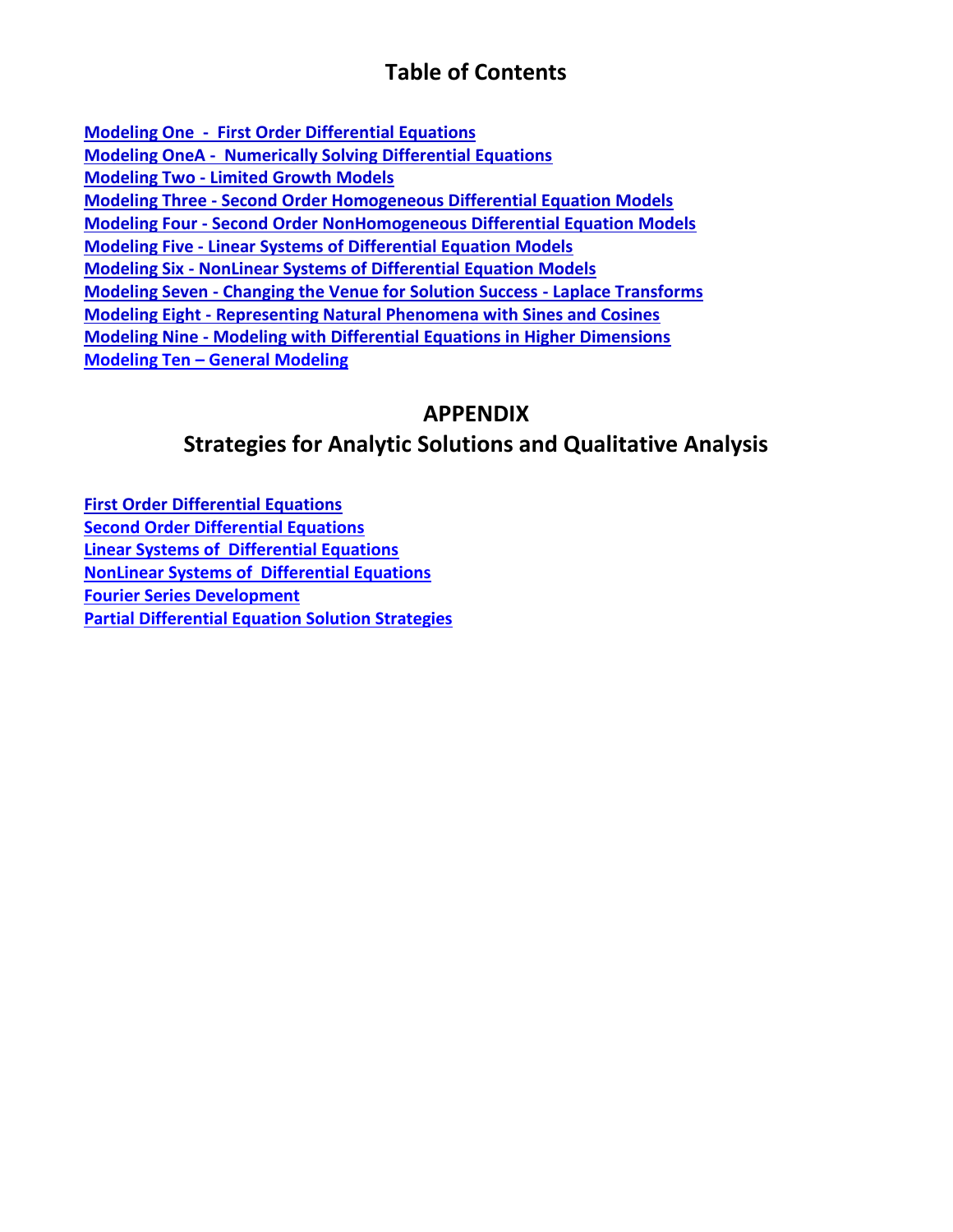## **[Modeling One - First Order Differential Equations](#page-1-0)**

#### <span id="page-2-0"></span>**Narrative and Development**

Modeling Death with M&M 's and Simulation

Immigration Model with M&M's

Modeling Change Discretely

Moving to Differential Equation Model

Introducing CAS solving with modest analytic solutions in appendices as needed

## **[1-001-Text-SepVariables](https://www.simiode.org/resources/149)**

Technique narrative on solution method of separation of variables

#### **[1-002-Text-Integrating Factor](https://www.simiode.org/resources/172)**

Technique narrative on solution method of integrating factors

## **[1-009-Text-Bifurcation](https://www.simiode.org/resources/316)**

Early introduction to bifurcation with experimentation.

#### **Activities**

## **[1-001-M&MDeathImmigration](https://www.simiode.org/resources/132)**

Modeling Death and Immigration with M&M 's and Simulation [1-001A-M&MDeathImmigration-Variation](https://www.simiode.org/resources/2313)

Variation on modeling death and immigration with M&M's

#### [1-001B-M&MDeathImmigrationMystery](https://www.simiode.org/resources/2329)

Each student sets own immigration rate and others need to solve this mystery

#### 1-001pgf- [BirthDeathImmigration](https://www.simiode.org/resources/1466)

Probability generating function approach to simulation.

#### **[1-002-Tossing](https://www.simiode.org/resources/196)**

Modeling a simulation of a large number of dice tossings

#### **[1-003-CollegeSavings](https://www.simiode.org/resources/29)**

Saving for Child's College Education

#### **[1-004-Microorganism Immigration](https://www.simiode.org/resources/180)**

Modeling Immigration in a Petri Dish Evaporation and Radioactive Decay Modeling Modeling Falling Stack of Coffee Filters Modeling Sphere of Salt in Solution

### **[1-005-OilSlick](https://www.simiode.org/resources/196)**

Modeling the Spread of Oil Slick with Incomplete Data

## **[1-005A-OilSlick](https://www.simiode.org/resources/198)**

Same as 1-5-OilSlick but with client setting.

#### **[1-005a-ChemDataCollection](https://www.simiode.org/resources/213)**

Analysis of incomplete reaction data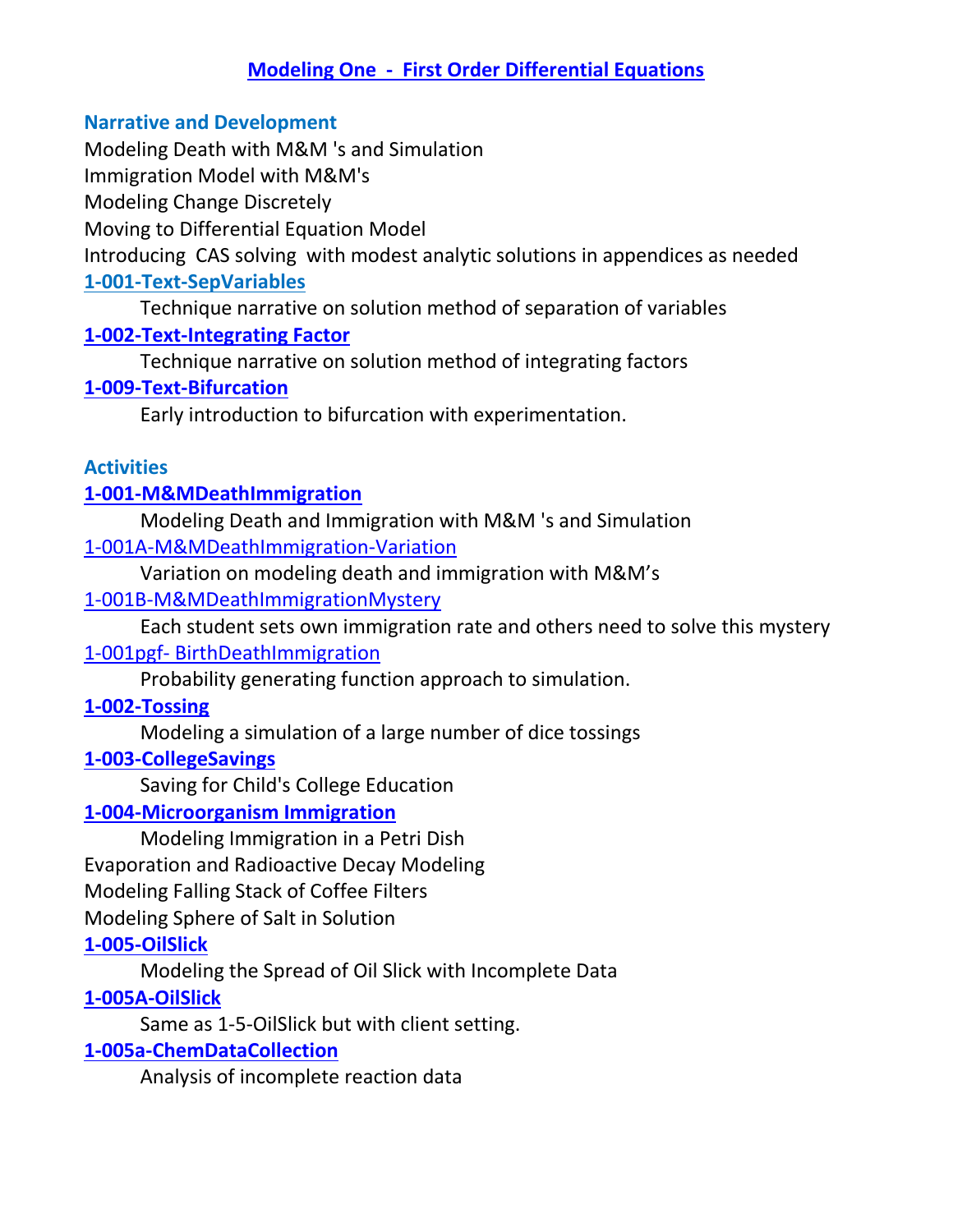## **[1-005b-ChemDataCollection](https://www.simiode.org/resources/223)**

Analysis of incomplete reaction data

#### **[1-006-FinancingSavingsAndLoan](https://www.simiode.org/resources/278)**

Bank Investment Analysis and Bank Loan Analysis

#### **[1-007-AntTunnelBuilding](https://www.simiode.org/resources/289.)**

How long does it take an ant to build a tunnel of length x in soil?

### **[1-009-ICUSpread](https://www.simiode.org/resources/357)**

Modeling the spread of ICU's in US Hospitals from 1958-1974

## **[1-010-LSDAndProblemSolving](https://www.simiode.org/resources/411.)**

Modeling LSD in the body and correlating amounts with test performance.

#### **[1-011-Kinetics](https://www.simiode.org/resources/433)**

Chemical Kinetics Models - Zeroth, First, and Second Order Reactions

#### **[1-011A-Kinetics](https://www.simiode.org/resources/862)**

Same as 1-11-Kinetics but with more guidance and less narrative.

## **[1-012-SublimationCarbonDioxide](https://www.simiode.org/resources/451.)**

Sublimation of Carbon Dioxide

## **[1-013-Sleuthing](https://www.simiode.org/resources/46)**

 Situations associated with stopping cars, projectile steel ball, and time of death [1-014-DrainingContainers](https://www.simiode.org/resources/3367)

For fixed volume column which radius of cylinder of water drains fastest

#### **[1-015-Torricelli](https://www.simiode.org/resources/488)**

[Modeling the Emptying of a Column of Water](https://www.simiode.org/resources/680)

#### **[1-016-DogDrugs](https://www.simiode.org/resources/680)**

Modeling drugs for anesthesiology

#### **[1-017-DiseaseSpread](https://www.simiode.org/resources/715)**

Modeling spread of disease using logistic equation

#### **[1-018-LogisticPopModeling](https://www.simiode.org/resources/731)**

Limited Growth Population Modeling

#### **[1-019-RocksInTheirHeads](https://www.simiode.org/resources/749)**

Sensitivity Analysis - Data Collection Experiment Comparing of Rock Masses

#### **[1-020-IceMelt](https://www.simiode.org/resources/761)**

Analyzing models on which melts first a sphere or cube of ice of the same volume

#### [1-021-FeralCatControl](https://www.simiode.org/resources/1438)

Model for three feral cat control policies

## [1-022-SpreadOfTechnology](https://www.simiode.org/resources/1298)

Model the spread of a number of technological advances

#### **[1-023-RumorSpread](https://www.simiode.org/resources/77)**

Rate of Spread of False and True articles on the Internet

#### [1-024-MalariaControl](https://www.simiode.org/resources/1750)

Modeling and numerical methods for first order malaria growth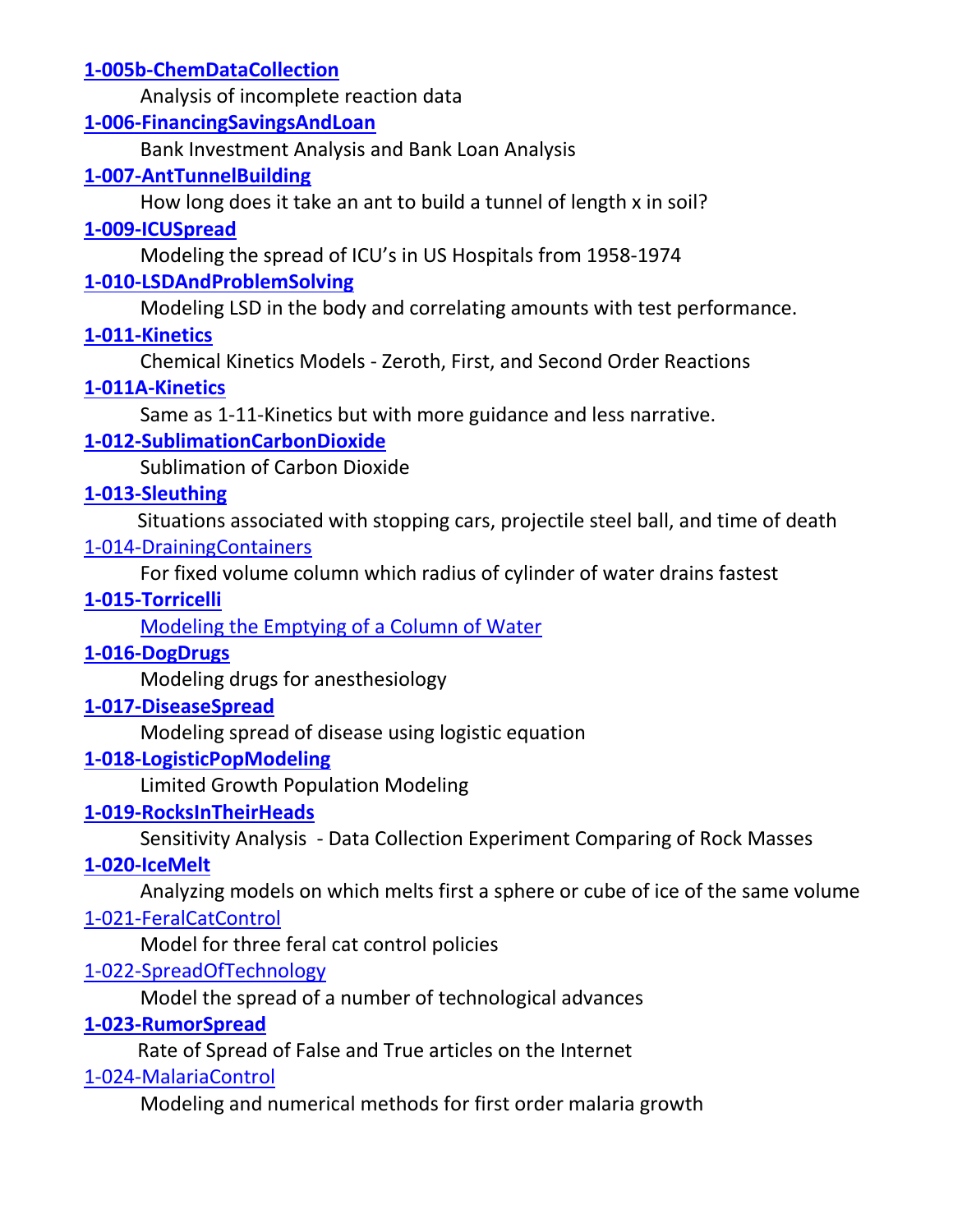## **[1-025-MixingItUp](https://www.simiode.org/resources/783)**

Modeling more and more complex salt mixing situations.

#### **[1-026-Evaporation](https://www.simiode.org/resources/797)**

Modeling the evaporation of an alcohol and water mixture in various containers.

## **[1-027-StochasticProcesses](https://www.simiode.org/resources/813)**

Modeling randomness with stochastic processes.

### [1-028-SouthernSweetIcedTea](https://www.simiode.org/resources/2262)

Data is offered to model making sweet iced team using luminescence

### [1-029-ConeToCubeFlow](https://www.simiode.org/resources/1581)

Modeling water flowing from cone to cube and out

## **[1-030-IntraocularGasBubbles](https://www.simiode.org/resources/346)**

Modeling dissipation of intraocular gas bubbles used in eye surgery.

## **[1-031-CoolIt](https://www.simiode.org/resources/372)**

Changing temperature of container of water in a changing environment.

## [1-032-WordPropagation](https://www.simiode.org/resources/1677)

Modeling the rate at which words propagate through English language text

## [1-033-SouthernBarbeque](https://www.simiode.org/resources/2241)

Phases of barbequing brisket are modeled using real data.

## [1-034-FishMixing](https://www.simiode.org/resources/1411)

Student designed fishing strategies for mix of fish in lake

## [1-036-NeutralBuoyancy](https://www.simiode.org/resources/neutbuoy)

Finding depth in water at which an object settles to neutral buoyancy

## [1-037-CommonColdSpread](https://www.simiode.org/resources/3171)

Students conduct simulation of spread of common cold and model.

#### [1-038-Ebola](https://www.simiode.org/resources/2721)

Modeling Ebola epidemic with first order differential equation models

## **[1-040-OutcomeSavings](https://www.simiode.org/resources/384)**

Determining monthly deposit rate for long term savings goal

## [1-041-AirToTop](https://www.simiode.org/resources/1769)

Variable ascent rate and air management in SCUBA diving

## [1-042-Kool-Aid](https://www.simiode.org/resources/3526)

Modeling the amount of drink powder in a second tank of flow system.

## [1-043-CoolingUpAndDown](https://www.simiode.org/resources/3656)

Air conditioning cooling modeling.

## [1-044-CollegeBound](https://www.simiode.org/resources/2581)

Planning for full college education costs for the daughter of a friend.

## **[1-045-TimeOfDeath](https://www.simiode.org/resources/393)**

Determining time of death given observations and environmental conditions.

#### [1-050-BargeAhead](https://www.simiode.org/resources/1475)

Optimizing a barge trip upriver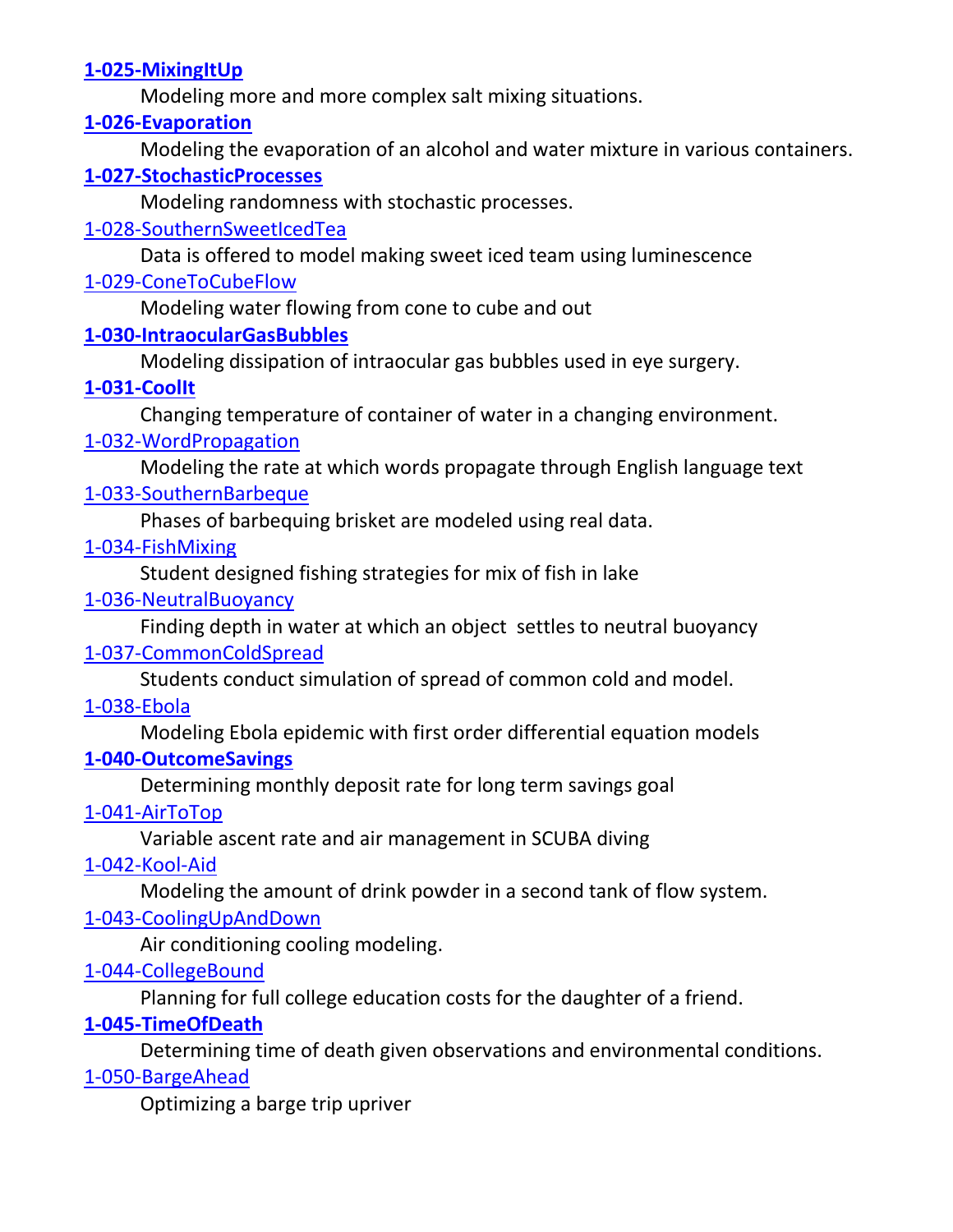[1-051-OneTankSaltModel](https://www.simiode.org/resources/2492)

Build one compartment salt mixing model

[1-052-SaltWaterTanks](https://www.simiode.org/resources/3159)

Studying tank in which water inflow containing salt increases.

[1-055-WaterFallingInCone](https://www.simiode.org/resources/1536)

Modeling the falling of water in a right circular cone

## [1-057-FiguringFluidFlow](https://www.simiode.org/resources/3642)

Evaluating three models of fluid flow from a tank using data

## [1-058-WaterClocks](https://www.simiode.org/resources/3143)

A container is designed so water will fall out at constant rate of change in height. [1-059-ContainerShapeFallingWater](https://www.simiode.org/resources/3078)

Modeling column of falling water in different shaped containers.

## **[1-060-SalesMarketing](https://www.simiode.org/resources/332)**

Building a model of sales of consumer products from a classic marketing study.

## [1-064-TorricelliBox](https://www.simiode.org/resources/3617)

Modeling falling column of water with a box at the base of the column

## [1-061-PotatoCooling](https://www.simiode.org/resources/2952)

We model cooling of a baked potato and compare it to student-collected data.

## [1-066-USCensusModeling](https://www.simiode.org/resources/4210)

Modeling the US Census data with several different models.

## [1-070-FisheryHarvest](https://www.simiode.org/resources/1318)

Modeling harvesting of Atlantic cod fishery

## [1-071-S-NewtonWatsonTimeOfDeath](https://www.simiode.org/resources/3666)

Sherlock Holmes determines time of death

## [1-073-WaterExitBottle](https://www.simiode.org/resources/3507)

Estimating a parameter in Torricelli's model of water exiting a container

## [1-074-BottleWaterFlow](https://www.simiode.org/resources/3509)

Comparing two models of water flowing out of a container through exit hole

## [1-079-HomeHeating](https://www.simiode.org/resources/4420)

Modeling hos to heat your home while you are away

## [1-080-DrugAdministration](https://www.simiode.org/resources/1489)

Building a simple model for drug administration

## [1-081-TumorGrowth](https://www.simiode.org/resources/4811)

Two different models for growth of cancer tumor.

## [1-085-DrugBolus](https://www.simiode.org/resources/2357)

Modeling intravenous bolus of drug in the body

## [1-086-MedicinalPill](https://www.simiode.org/resources/3681)

Modeling administration of medicinal pills.

## [1-090-EmptySphericalTank](https://www.simiode.org/resources/3045)

Comparing two ways to empty spherical tank of water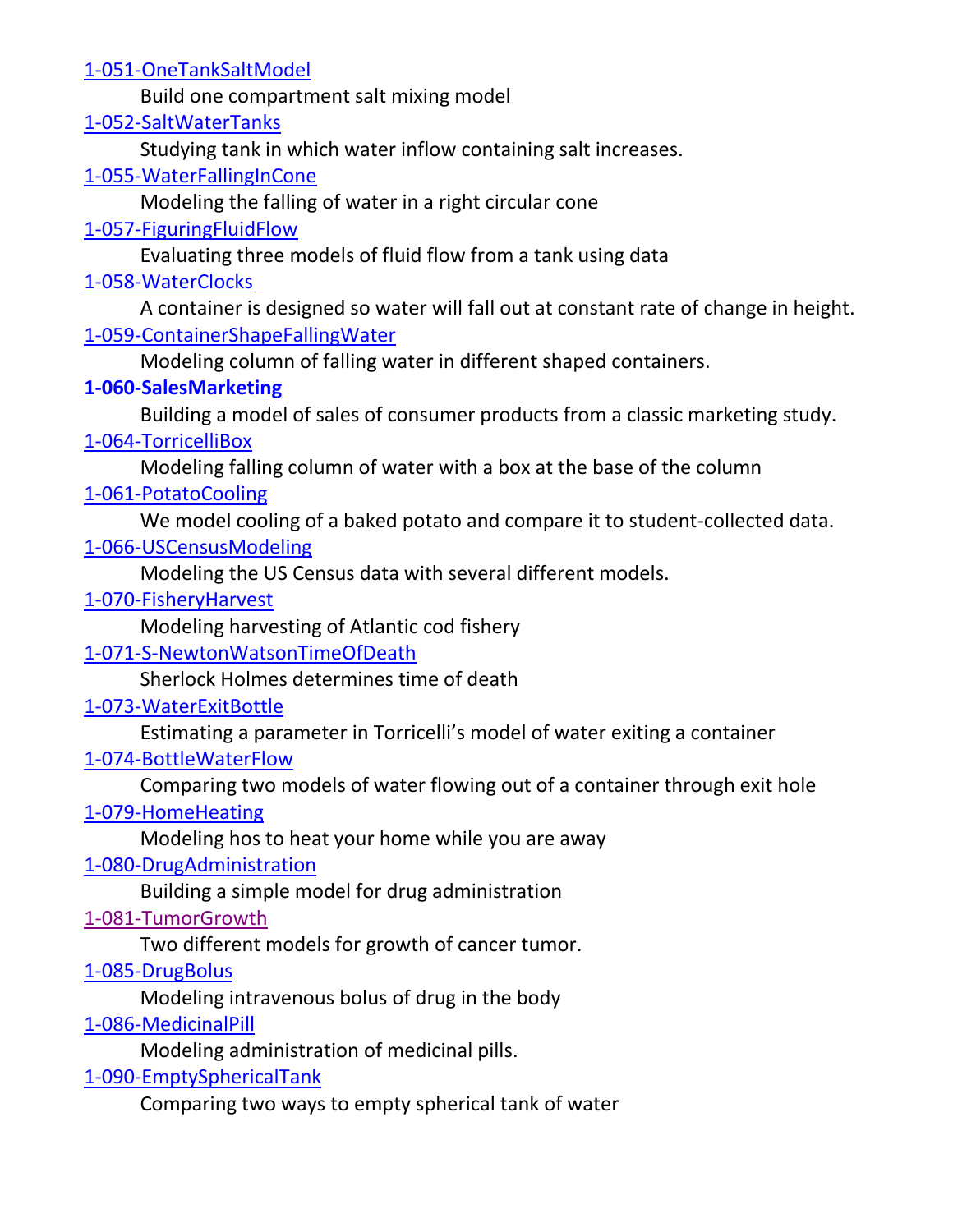[1-091-Slopefields](https://www.simiode.org/resources/3758)

Building population models for various situations and using slope fields [1-093-SucroseReaction](https://www.simiode.org/resources/2444)

Determining model for sucrose hydrolysis using lab data

## [1-094-SteepingTea](https://www.simiode.org/resources/4190)

Modeling temperature change and dissolution of sugar in brewing fruit tea [1-095-RatingChessPlayers](https://www.simiode.org/resources/2689)

Using Elo's Method for rating chess players and difference equations [1-101-ClassM&MDeathImmigration](https://www.simiode.org/resources/1273)

Generating data and using individual model to estimate parameters

## [1-105-AnimalFalling](https://www.simiode.org/resources/4510)

Comparing terminal velocity for variety of animal's falling [1-115-ModelingWithFirstOrderODEs](https://www.simiode.org/resources/3747)

Several short illustrations and two exercises for modeling

## [1-120-CircularRollerCoaster](https://www.simiode.org/resources/2882)

Modeling a circular roller coaster to determine velocity to stay on track

## [1-122-SpreadPEV](https://www.simiode.org/resources/3404)

Using recent sales data model the spread of plug-in electric vehicles.

## [1-140-LeakyBucket](https://www.simiode.org/resources/3130)

Modeling the height of water in a tank with a leak and water pouring in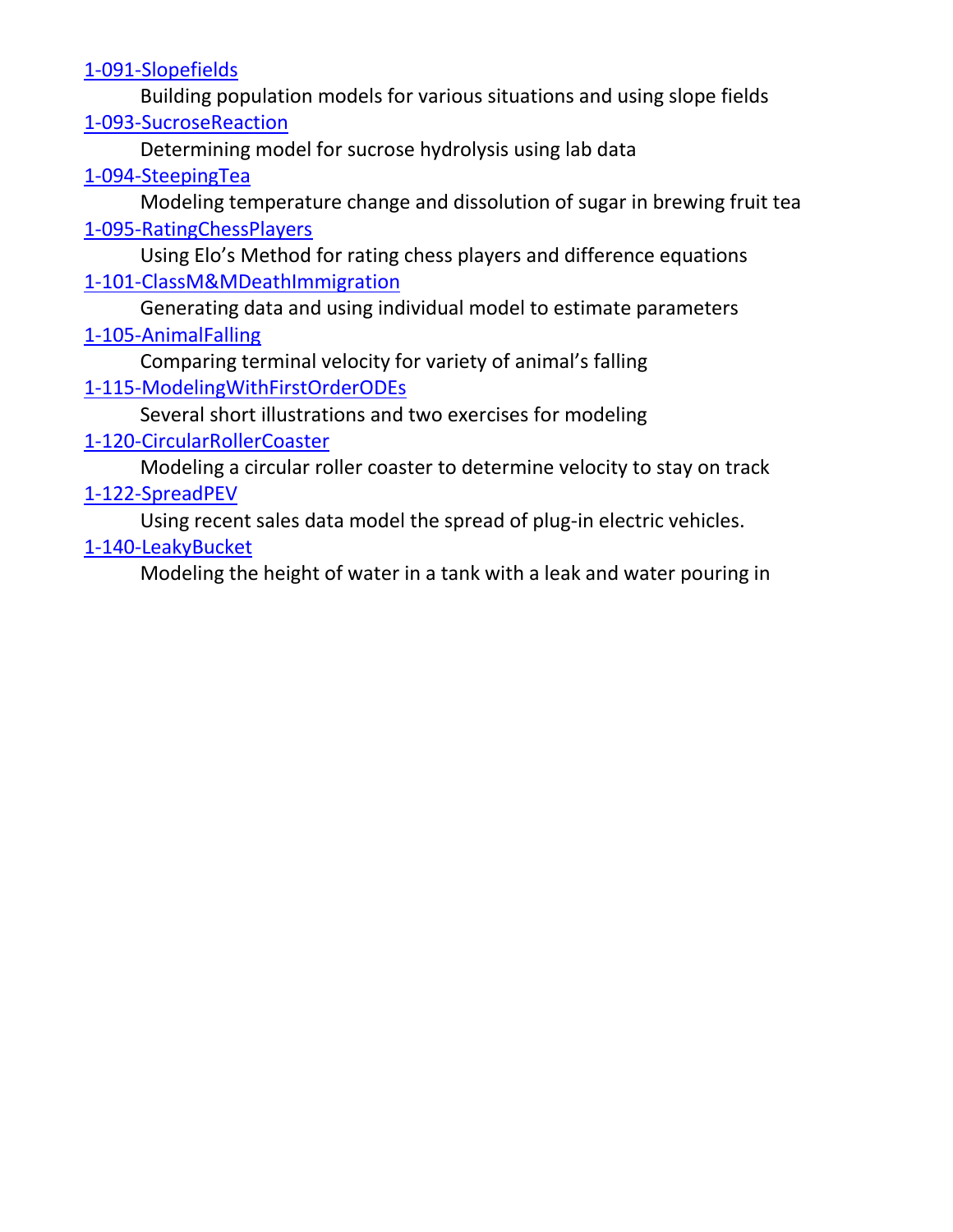## **[Modeling OneA - Numerically Solving Differential Equations](#page-1-0)**

## <span id="page-7-0"></span>**Narrative and Development**

Differential Equations Which Are Just Impossible! Simple Step Iterating Method Euler's Method Numerical Experiments Improving on Euler's Method Comparison of Methods with CAS DE solver approach

#### **Activities**

These are embedded in the development of the numerical methods.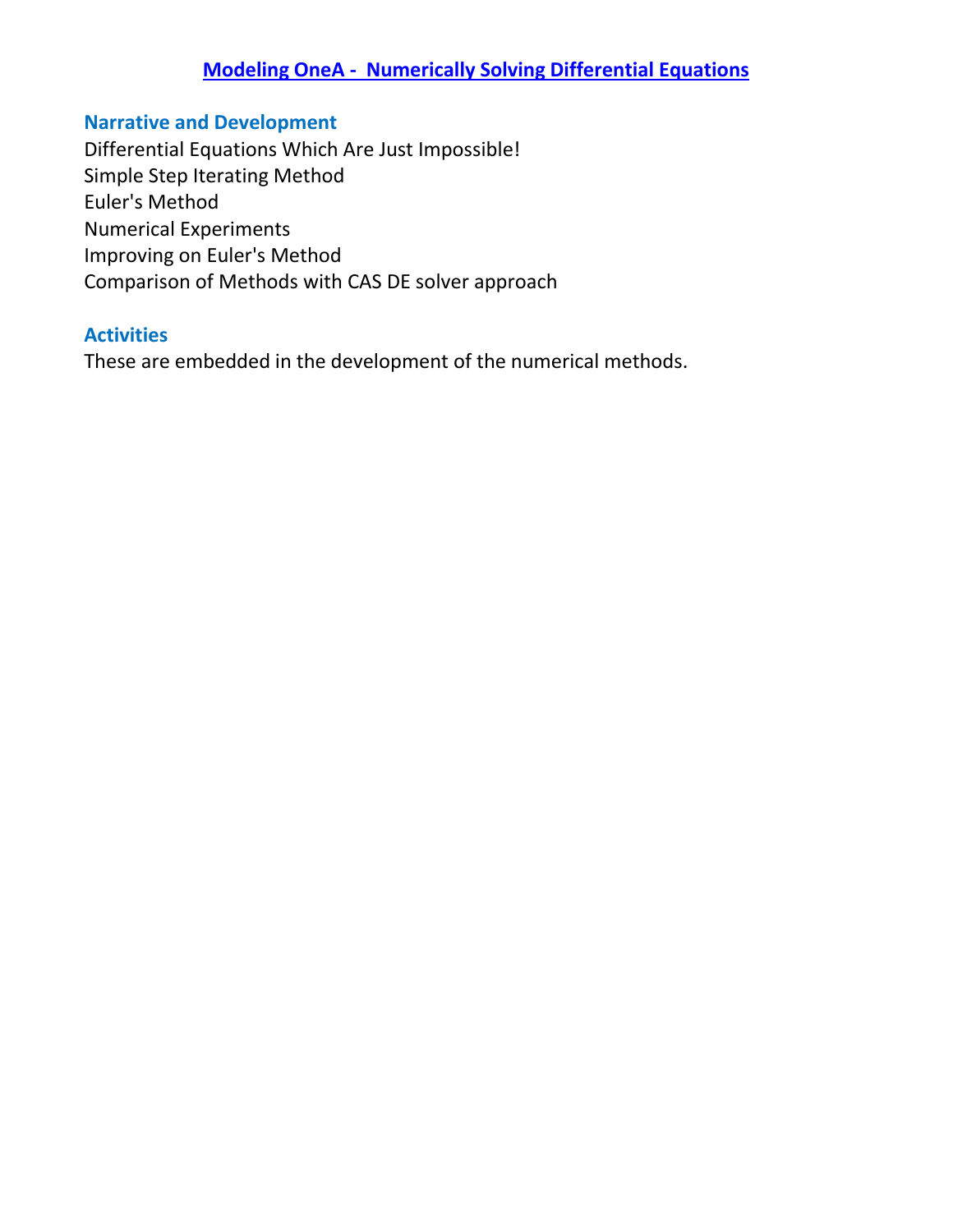## **Modeling Two - [Limited Growth Models](#page-1-0)**

#### <span id="page-8-0"></span>**Narrative and Development**

Exponential Growth Population Model Limited Growth Population Modeling Logistic Model Development Estimating Parameter Strategies for Logistic Growth Model

#### **Activities**

Comparison with Transformed Data vs. Direct Optimization of Sum of Square Error Approaches for Logistic Growth in Parameter Estimation Simulation with M&M's of Logistic Growth Model for Spread of Disease Analysis of ``Struggle for Existence" Data from G. F. Gause, Soviet Ecologist, From 1930's Modeling the Spread of Technological Innovation in the United States with Real Data Maximum Sustainable Yield In Harvesting Models Harvesting a Renewable Resources - Some Analysis Running a Catfish Farm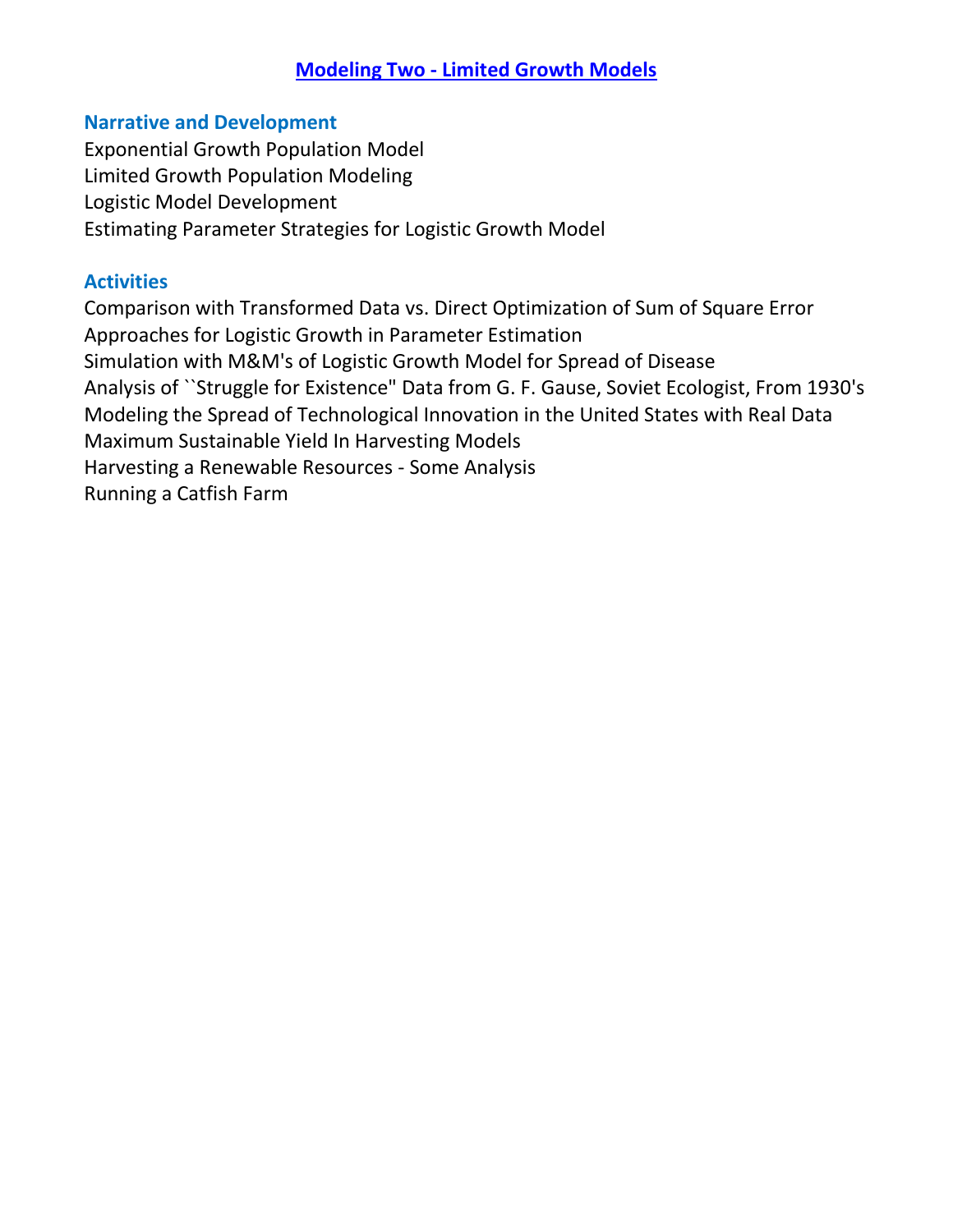## <span id="page-9-0"></span>**Narrative and Development**

Spring Mass Dashpot Modeling Modeling with Newton's Second Law of Motion Free Body Diagram Modeling Tool Using Initial Condition Information for Completion of Solution General Forms of Solutions Characteristic Equation and Roots and Their Significance Complex Roots to Characteristic Equation and Their Meaning Various Types of Damping - Under, Critical, and Over Repeated Roots for Characteristic Equation - Self-Discovery Bookkeeping and Rearrangements - Phase Angle Issues

#### **Activities**

#### **[3-001-SpringMassDataAnalysis](https://www.simiode.org/resources/844)**

Data on a spring mass system with resistance is given for modeling for analysis [3-002-ModelsMotivatingSecondOrder](https://www.simiode.org/resources/3427)

From real data several ways to model spring mass system emerge.

Estimating Resistance Parameter in Spring Mass Dashpot Modeling Design Modeling Parachuting

Modeling Frequency of Spring Mass Dashpot Motion

#### [3-004-VanderPol](https://www.simiode.org/resources/3380)

Study of van der Pol's equation with applications and spreadsheet simulation [3-006-Buoyancy](https://www.simiode.org/resources/2563)

Data on a bobbing container motivates model and parameter estimation

#### **[3-008-HangTime](https://www.simiode.org/resources/304)**

Hang Time Modeling

#### [3-010-EnergyInSpringSystems](https://www.simiode.org/resources/2195)

Exploring damping and forcing terms to discover energy in system Logarithmic Decrement

Bad News - Positive Real Part of Characteristic Root

#### **[3-013-WhiffleBallFall](https://www.simiode.org/resources/84)**

Using data on whiffle ball fall model resistance and predict the fall position. Rocket Thrust Modeling

Inverse Problems - Ascertaining Parameters Given Observational Data

#### **[3-016-FallingCoffeeFilters](https://www.simiode.org/resources/97.)**

Using data on stack of coffee filters to build model and estimate parameters. [3-017-StackedCoffeeFilters](https://www.simiode.org/resources/3348)

Using data on stacked coffee filter falling from the literature build models.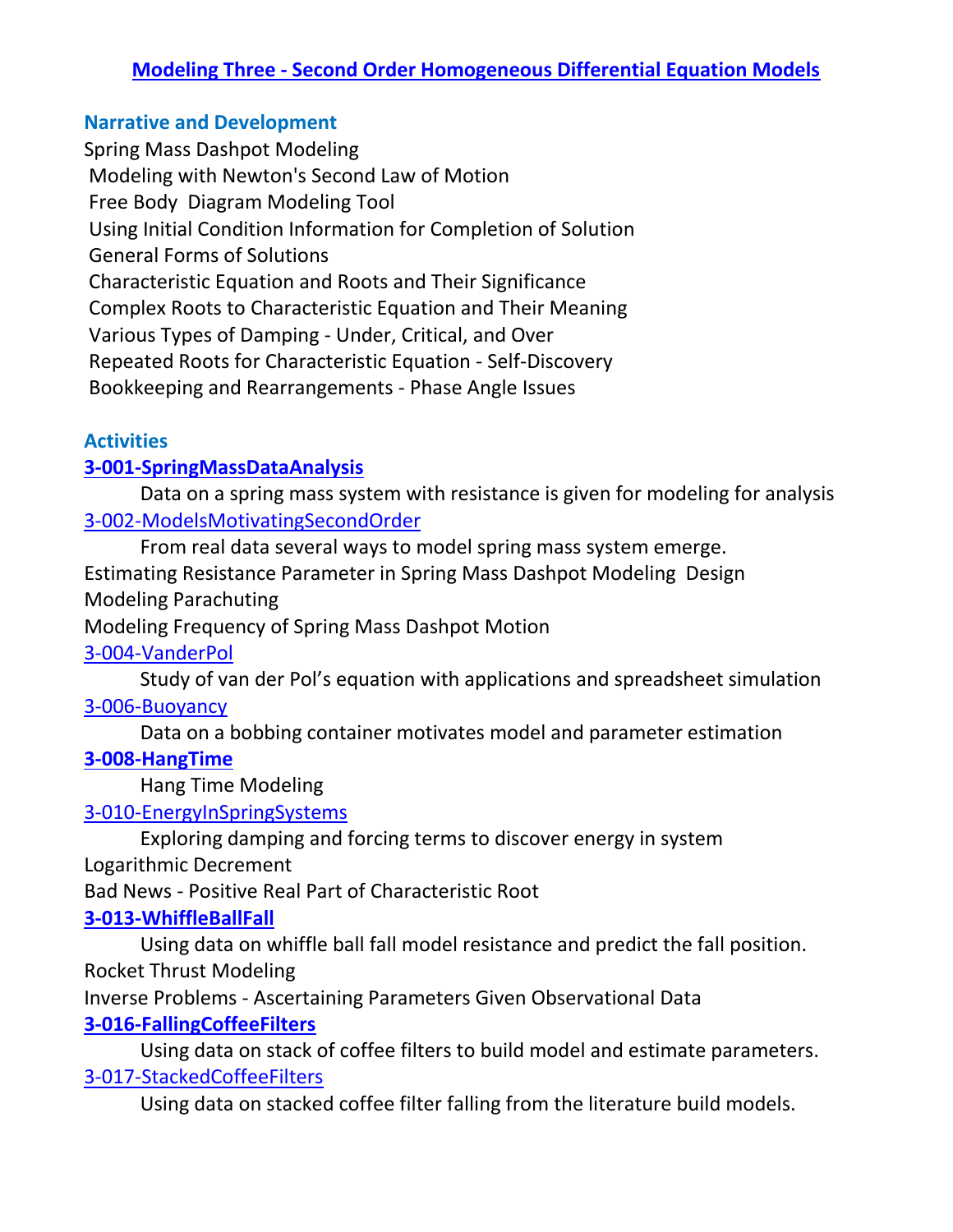## **[3-019-ShuttleCock Fall](https://www.simiode.org/resources/114)**

Modeling a falling shuttlecock

Keeping Costs Down - Manufacturing Cheaper Springs with High Performance RLC Circuits - Basic Circuit Notions and Second Order Differential Equation Models Swinging Along - Modeling, Massless and Physical Pendula Pendulum Motion and Logarithmic Decrement

## [3-029-FerrisWheelCatch](https://www.simiode.org/resources/2737)

We model the throw of an object to a person on a moving Ferris wheel.

#### [3-030-SecondOrderIntro](https://www.simiode.org/resources/1724)

Broad introduction to second order homogeneous and nonhomogeneous, linear, constant coefficient, differential equations with many applications

#### **[3-035-StadiumDesign](https://www.simiode.org/resources/1170)**

Design a stadium which is fair to home run hitters in all directions.

#### [3-040-FirstPassageTime](https://www.simiode.org/resources/3450)

We model and determine the first passage time for underdamped oscillator

#### **[3-041-UpDown](https://www.simiode.org/resources/1159)**

Relate times when projectile passes the same point  $-$  up and then down

## **[3-044-DeepWell](https://www.simiode.org/resources/1144)**

Given total time of pebble fall to sound coming back tell how deep a well

## **[3-045-RampBounce](https://www.simiode.org/resources/1130)**

Bounce a ball on a tilted ramp for optimal horizontal distance traversed

### [3-054-Relay](https://www.simiode.org/resources/2630)

Place infielder in optimal position for minimum time relay through form outfield [3-065-UpDown](https://www.simiode.org/resources/2964)

Modeling vertical projectile motion with resistance to address some issues.

## [3-070-FallingInWater](https://www.simiode.org/resources/1595)

Drop a canister in column of water, collect data from video, model motion [3-075-RLCCircuits](https://www.simiode.org/resources/3567)

An introduction to RLC circuits is offered including definitions and modeling. [3-080-PendulumModeling](https://www.simiode.org/resources/2643)

Several different pendulum configurations are modeled and compared.

## [3-085-SimplePendulum](https://www.simiode.org/resources/1787)

Modeling pendulum motion and verification of period with data

## [3-090-OneMassSpring](https://www.simiode.org/resources/1631)

Data on a single mass spring system permits modeling of oscillator

## **[3-090-Text-ChebyshevPolynomialSolution](https://www.simiode.org/resources/500)**

Small study of Chebyshev Equation for which there are polynomial solutions [3-101-SpringMassFirstTry](https://www.simiode.org/resources/2457)

Modeling a simple spring mass with no damping conjecturing solutions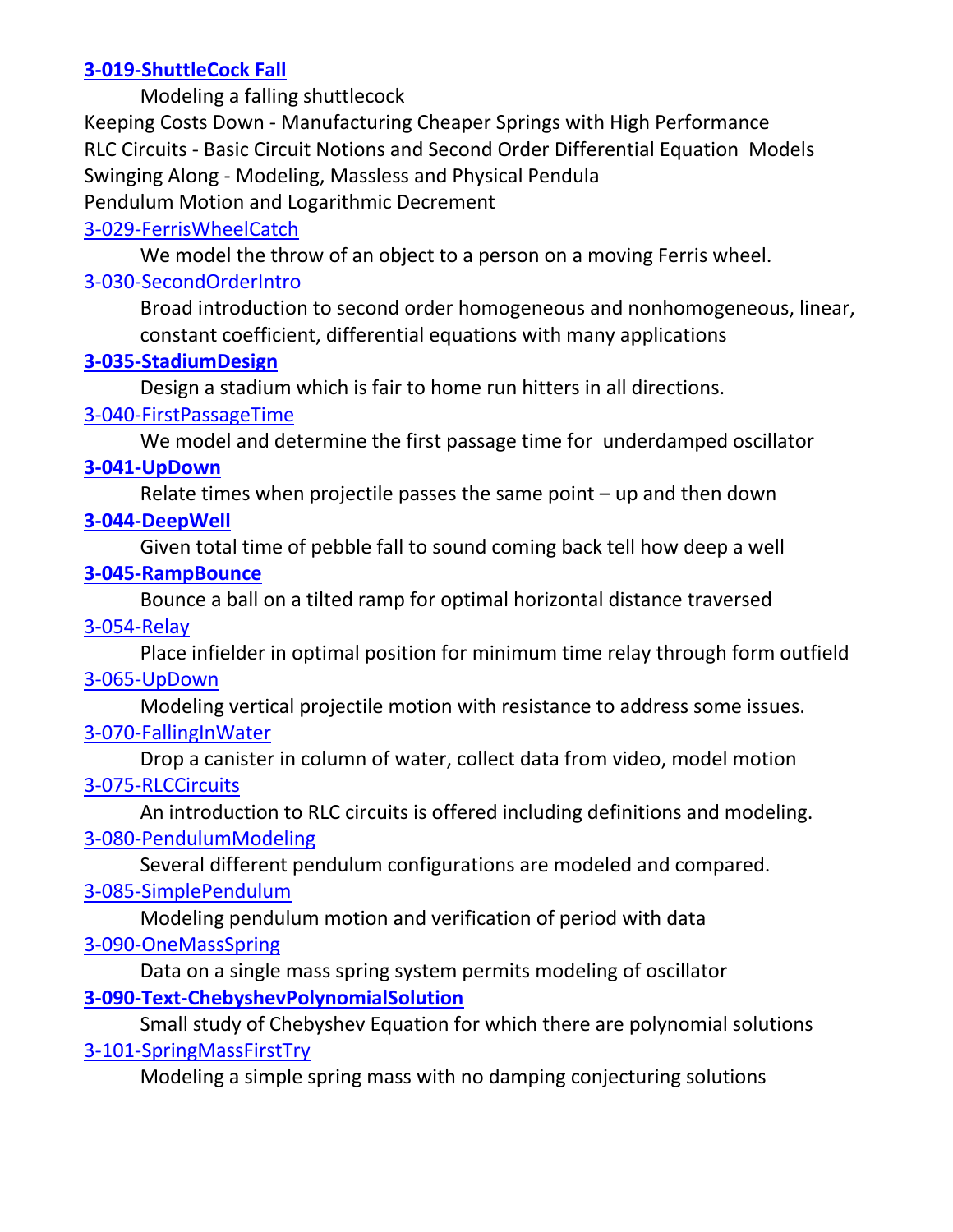[3-102-SpringMassDamped](https://www.simiode.org/resources/2471)

 Modeling a simple spring mass with damping conjecturing solutions [3-110-MilitarySpringMassApplication](https://www.simiode.org/resources/3251)

Modeling the shock absorber system for an Army vehicle.

[3-140-TwoSpringOneMassFixedEnds](https://www.simiode.org/resources/2487)

Modeling two spring, single mass with fixed ends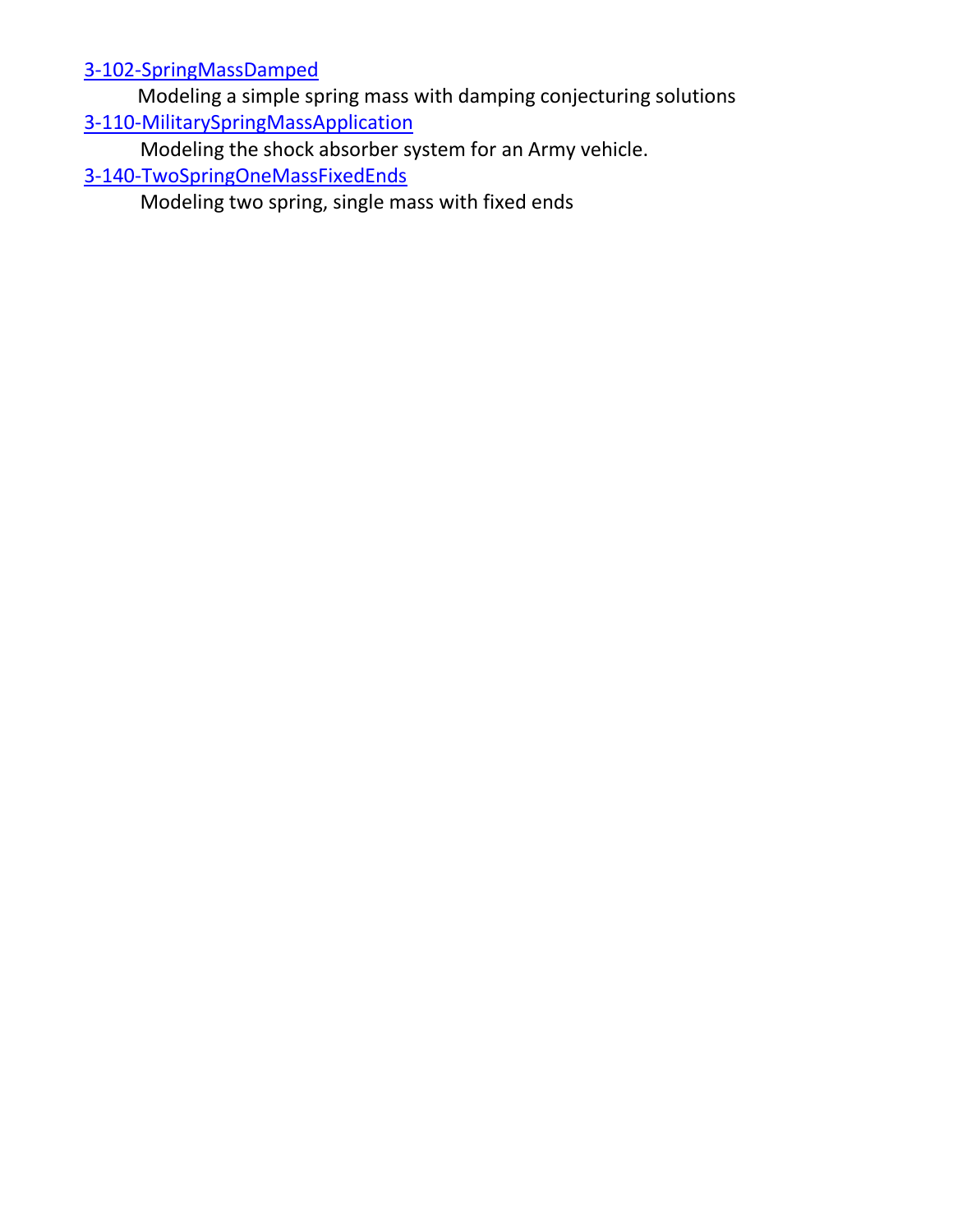## **Modeling Four - [Second Order NonHomogeneous Differential Equation Models](#page-1-0)**

#### <span id="page-12-0"></span>**Narrative and Development**

Driver for Spring Mass Dashpot Modeling Intelligent Conjecturing for NonHomogeneous Solution Building General Solutions with Homogeneous and NonHomogeneous Parts Transient and Steady State Portions of Solutions Phase Angle for Solutions Using Initial Condition Information for Completion of Solution General Forms of Solutions

#### **Activities**

RLC Tuner Circuit to Build a Radio Parameter Estimation Through Steady State Data Forced Vibration and No Damping Frequency Response - Maximum Steady State Amplitude [4-020-AnIEDBlast](https://www.simiode.org/resources/1514)

Modeling the effects of an Improvised Explosive Device

#### **[4-023-MysteryCircuit](https://www.simiode.org/resources/518)**

Students assigned various input voltages to a circuit to see what the circuit is. Building Swaying

Killer Speed Bumps

[4-035-ParEstSteadyState](https://www.simiode.org/resources/2753)

Input Output Analysis analyzing steady state to estimate parameters.

#### [4-050-ResonanceBeats](https://www.simiode.org/resources/2768)

We study the notions of resonance and beats for undamped system

#### [4-060-CircuitTuner](https://www.simiode.org/resources/2848)

Building the differential equation for a radio tuner.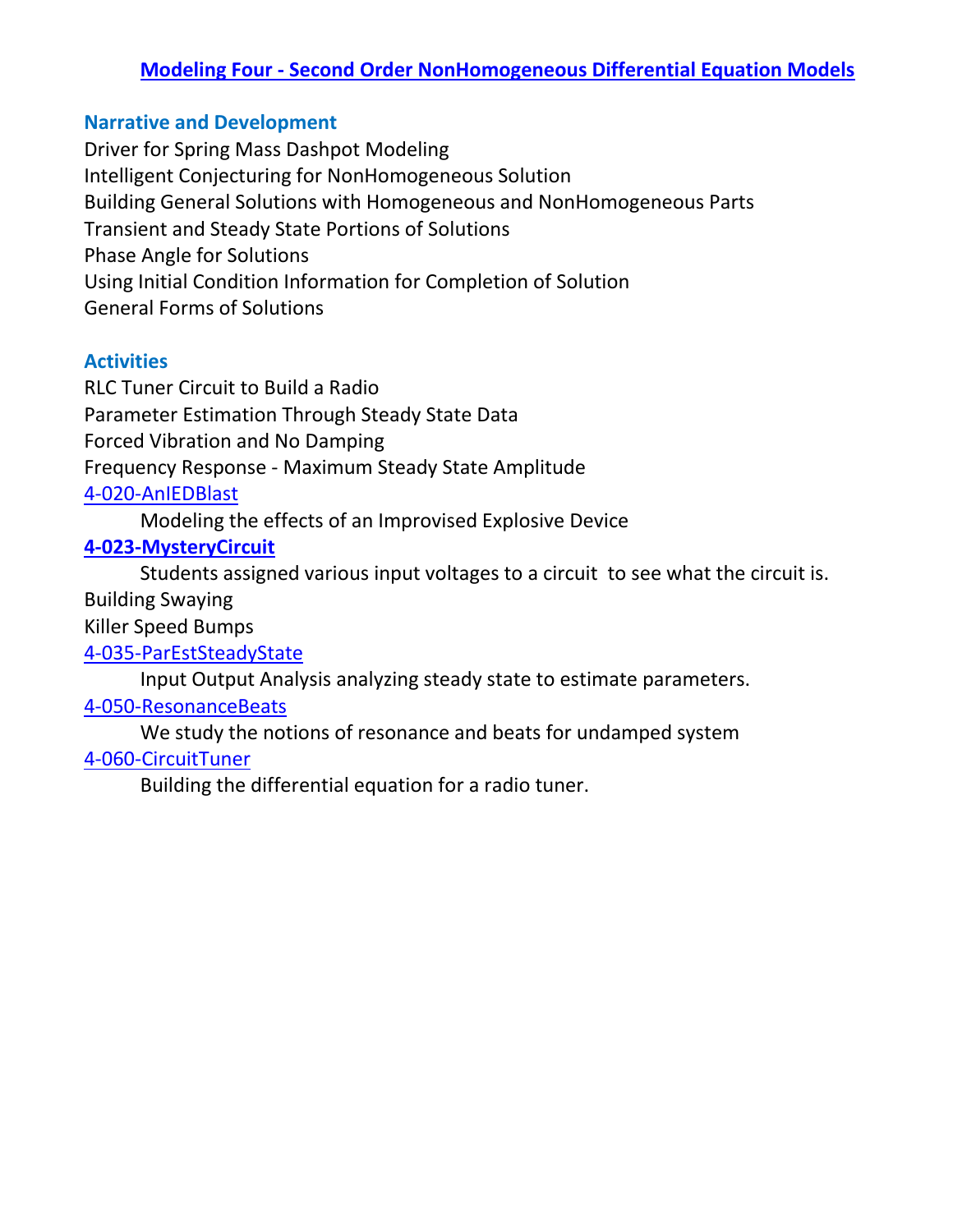## **Modeling Five - [Linear Systems of Differential Equation Models](#page-1-0)**

#### <span id="page-13-0"></span>**Narrative and Development**

Intelligent Conjecturing for Homogeneous Solution Eigenvalues - Voodoo Dispelled Converting Second Order to System and Meaning of Eigenvalues and Eigenvectors. Building General Solutions with Homogeneous and NonHomogeneous Parts Time Out for Small Motor Skills and Eye Hand Coordination Practice Trial Run at Two Solution Strategies Two Compartment Model Analyses

## **Activities**

#### **[5-005-Dialysis](https://www.simiode.org/resources/533)**

Modeling Dialysis Machine

#### [5-007-ChemOpt](https://www.simiode.org/resources/1226)

Optimization for a Chemical Reaction

#### **[5-0012-LipoproteinMetabolism](https://www.simiode.org/resources/1195)**

Medical study data to build and affirm build a model for low-density-lipoprotein.

#### Tuned Mass Dampers

#### **[5-014-TwoSpringMass](https://www.simiode.org/resources/550)**

Build Free Body Diagram and model for two spring configuration.

#### 5-022- [ColdPill](https://www.simiode.org/resources/2545)

Modeling flow of drug from gastrointestinal tract to bloodstream for peak Optimization for a Chemical Reaction

#### [5-028-SaltCompartments](https://www.simiode.org/resources/2280)

Amount of salt in two water tanks is modeled in several ways

#### [5-030-AirshedSulphur](https://www.simiode.org/resources/3706)

Analyzing a model of the production of sulphur compounds in a Montana airshed. [5-040-TunedMassDampers-Part I](https://www.simiode.org/resources/2804)

Applying a second mass to keep structure from experiencing resonance [5-040-TunedMassDampers-Part II](https://www.simiode.org/resources/2808)

Applying second mass to keep structure from large displacement Inverse Problems - Ascertaining Parameters Given Observational Data [5-080-SpaceFlightRecolonize](https://www.simiode.org/resources/3546)

Modeling the recolonization of the human race on a distant planet.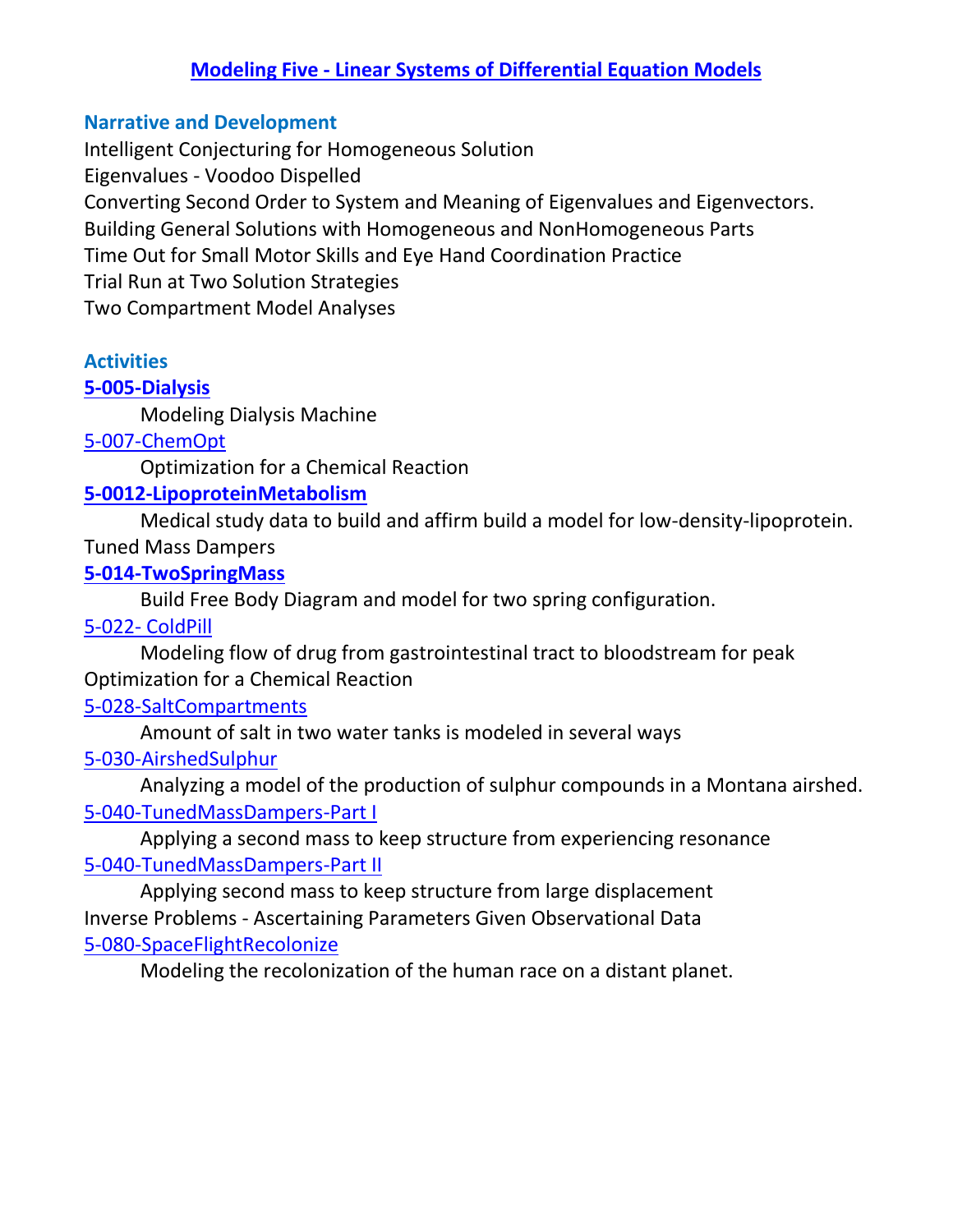## **Modeling Six - [NonLinear Systems of Differential Equation Models](#page-1-0)**

#### <span id="page-14-0"></span>**Narrative and Development**

Numerical Solution Strategy

Equilibria and Stability Analysis

Linearization and Support from Homogeneous System Analysis

Nonlinear Ecological Modeling

Predator-Prey Modeling

Mimicry in Nature

Competition Modeling

Higher Trophic Level Models

West Point Acorn, Rodent, Rattlesnake Populations

Boys Dormitory Epidemic

1914 Influenza Epidemic

Epidemic Models

Flour Beetles Predation with Hiding

## **Activities**

## **[6-001-Epidemic](https://www.simiode.org/resources/572)**

English Boarding School NonLethal Influenza

## [6-002-EulerCromerPendulum](https://www.simiode.org/resources/1656)

Using the study of nonlinear pendulum to implement numerical methods [6-004-VillageEpidemic](https://www.simiode.org/resources/2372)

Build a model of a mid seventeenth century English village epidemic Competition in Ecology

#### **[6-005-InsectColonyOpt](https://www.simiode.org/resources/58)**

Insect Colony Optimal Control Predator Prey Modeling with Satiation and Limited Growth Predator Prey Modeling with Hiding Predator Prey Modeling and Optimal Control **[6-008-PursuitModels](https://www.simiode.org/resources/594)**

Linearization and Support from Homogeneous System Analysis

## **[6-012-RiverCrossing](https://www.simiode.org/resources/605)**

Building a model to help cross a river with current to land at specific spot 6-015- [CombatingEbolaEpidemic](https://www.simiode.org/resources/1551)

Making policy recommendations from models of spread of Ebola

## [6-018-ExploringSIRModel](https://www.simiode.org/resources/4795)

Modeling rumor and disease spread.

[6-020-AlgaePopulationSelf-Replenishment](https://www.simiode.org/resources/1327)

Investigate the massive algal blooms that struck Lake Chapala, Mexico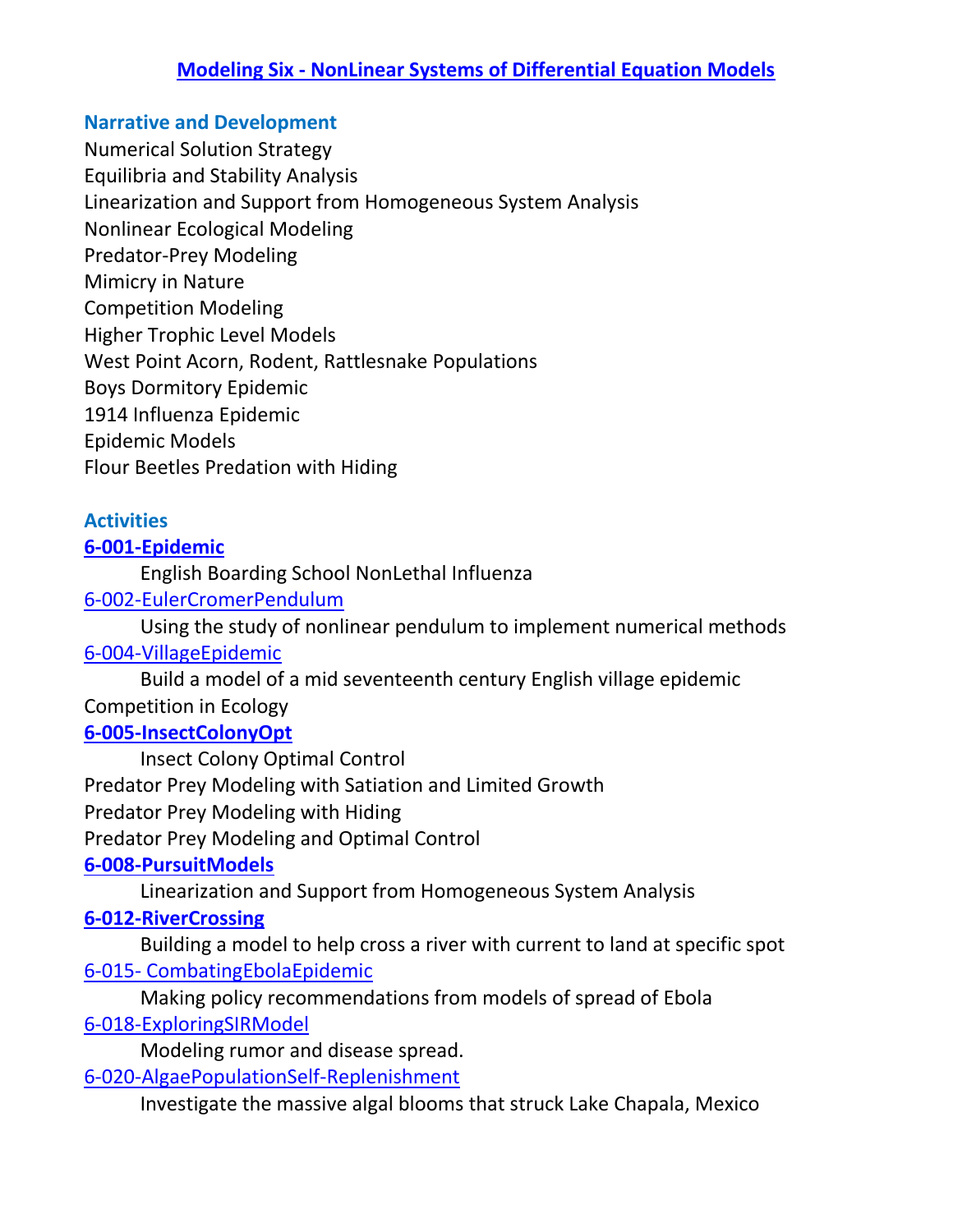#### [6-021-AcornsRodentsSnakes](https://www.simiode.org/resources/2503)

Building a three trophic level model of acorns, rodents, and snakes

#### [6-023-DroneHeadingHome](https://www.simiode.org/resources/3476)

Moving against a headwind create model of drone flight to fixed delivery point [6-025-WhalesAndKrill](https://www.simiode.org/resources/1499)

Use Excel to observe qualitative behavior a predator-prey model

### [6-028-SaltCompartments](https://www.simiode.org/resources/2293)

Amount of salt in two water tanks is modeled when tank volumes are changing

#### **[6-030-SaltTorricelli](https://www.simiode.org/resources/826)**

Modeling complex salt levels in a falling column of water.

Nonlinear Ecological Modeling

## **[6-035-Shampoo](https://www.simiode.org/resources/615)**

Modeling the amount of shampoo in a bottle during a shower

Predator- Prey Modeling

Competition Modeling

## [6-040-StruggleForExistence](https://www.simiode.org/resources/3115)

Using historical data to model multiple species growth

## [6-070-BeerBubbles](https://www.simiode.org/resources/4554)

Modeling the rise and size of beer bubbles in a sitting glass of beer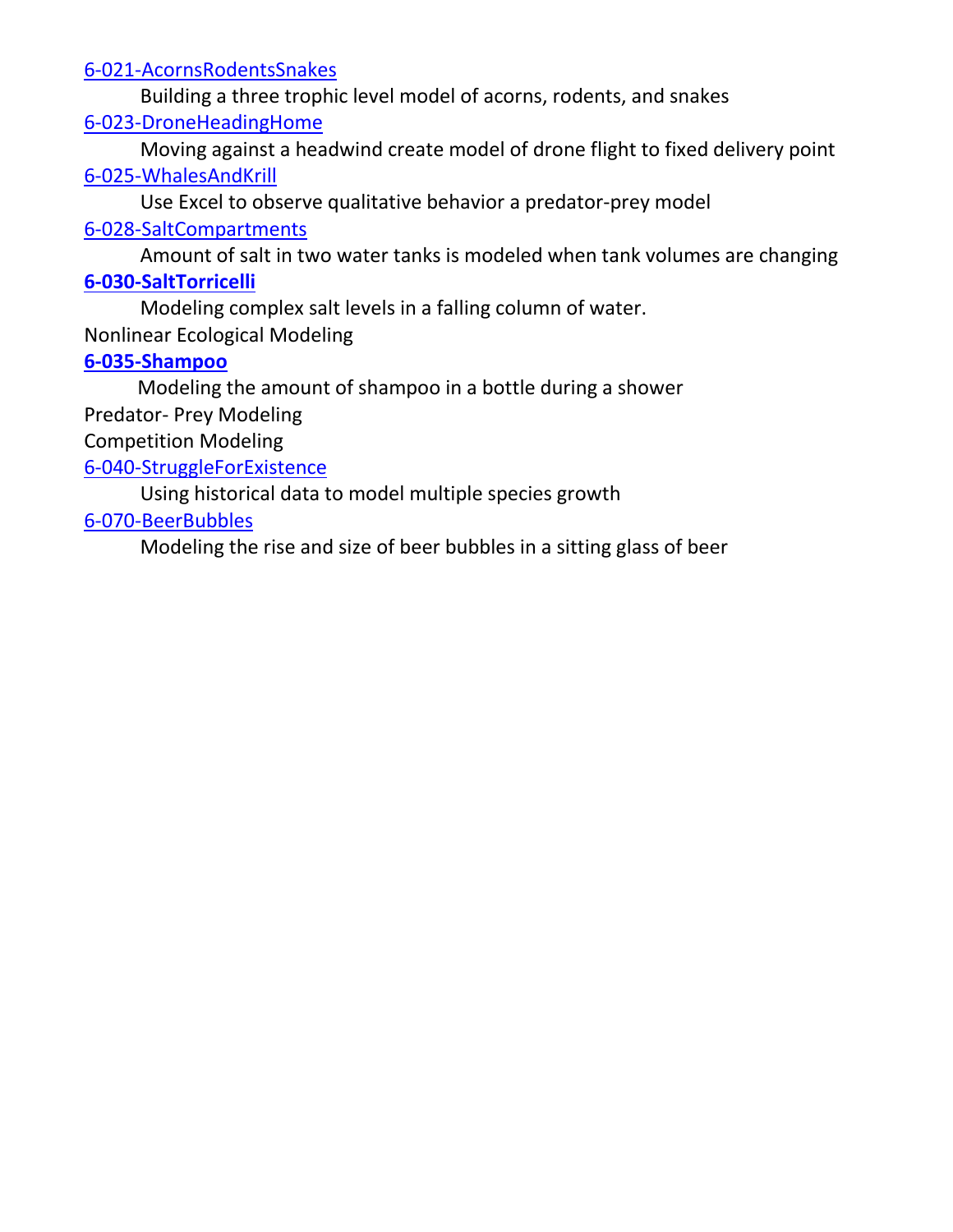## <span id="page-16-0"></span>**Modeling Seven - [Changing the Venue for Solution Success -](#page-1-0) Laplace Transforms**

#### **Narrative and Development**

Modeling with Spikes and Jumps Transformations in General General Laplace Transforms -Lots of Functions Revisit Second Order Differential Equations and Linear Systems with Laplace Transform Transfer Function Thinking Solution Strategies with Laplace Transforms Living in the Frequency Domain Convolution Applications

#### **Activities**

#### **[7-005-LaplaceTransformOverview](https://www.simiode.org/resources/878)**

Introduction and application of Laplace Transforms

#### **[7-008-MachineReplacement](https://www.simiode.org/resources/625)**

Laplace Transforms - Convolution Applications - Replacement Theory RLC Filter Circuit and Laplace Transform View Point [7-010-MultipleDoses](https://www.simiode.org/resources/2981)

Modeling several multiple dose approaches for drugs is considered.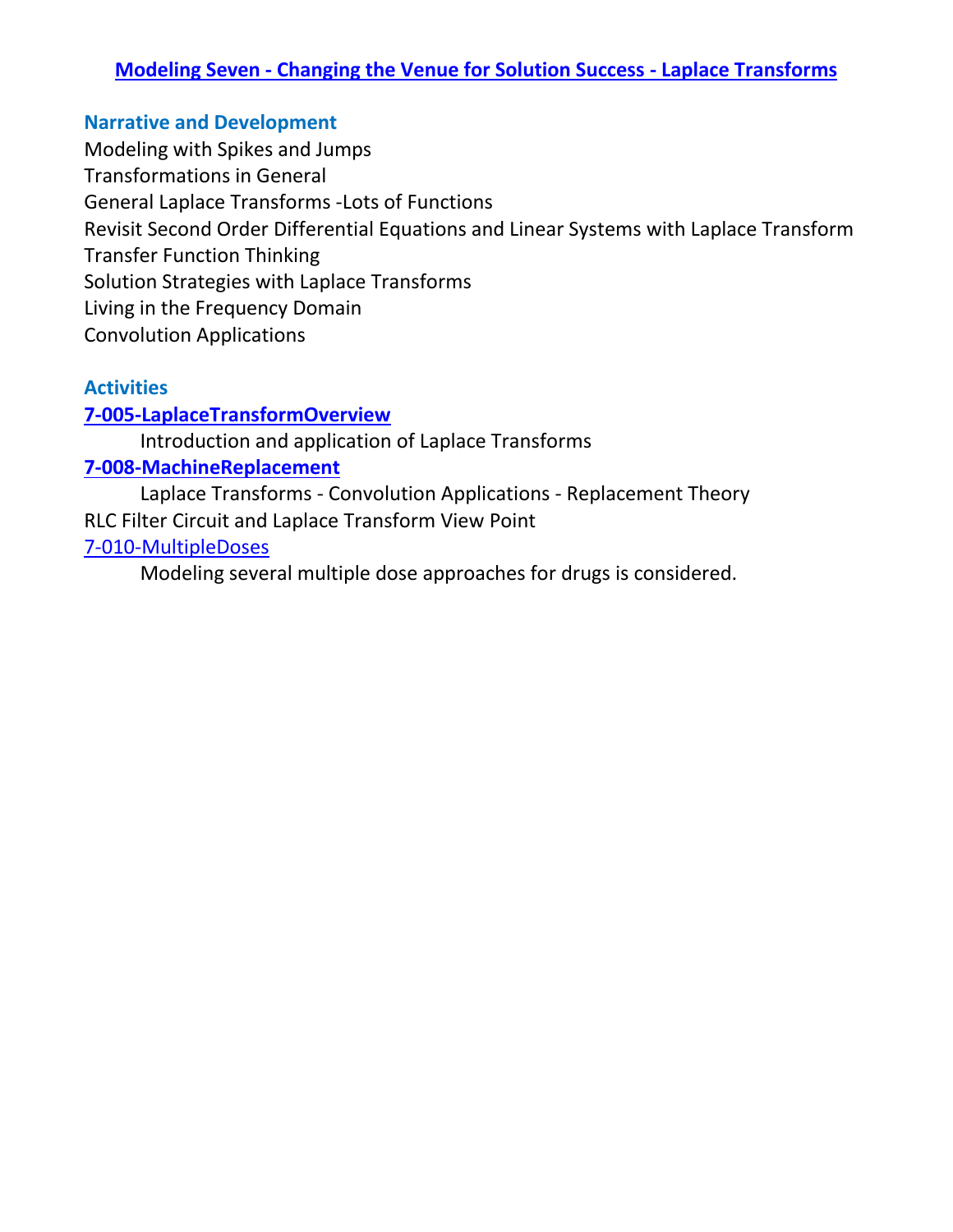#### **Modeling Eight - [Representing Natural Phenomena with Sines and Cosines](#page-1-0)**

## <span id="page-17-0"></span>**Narrative and Development [8-002-Text-TrigSumRepresentation](https://www.simiode.org/resources/659)**

Representing functions as sums of trigonometric functions. Discovery and Least Squares Criteria Approximating Functions with sums of Sine Functions General Fourier Series Modeling

#### **Activities**

Creating Complex Sounds from Simple Sounds Analyzing Signals with Simple Functions Orthonormal Families and Their Good Times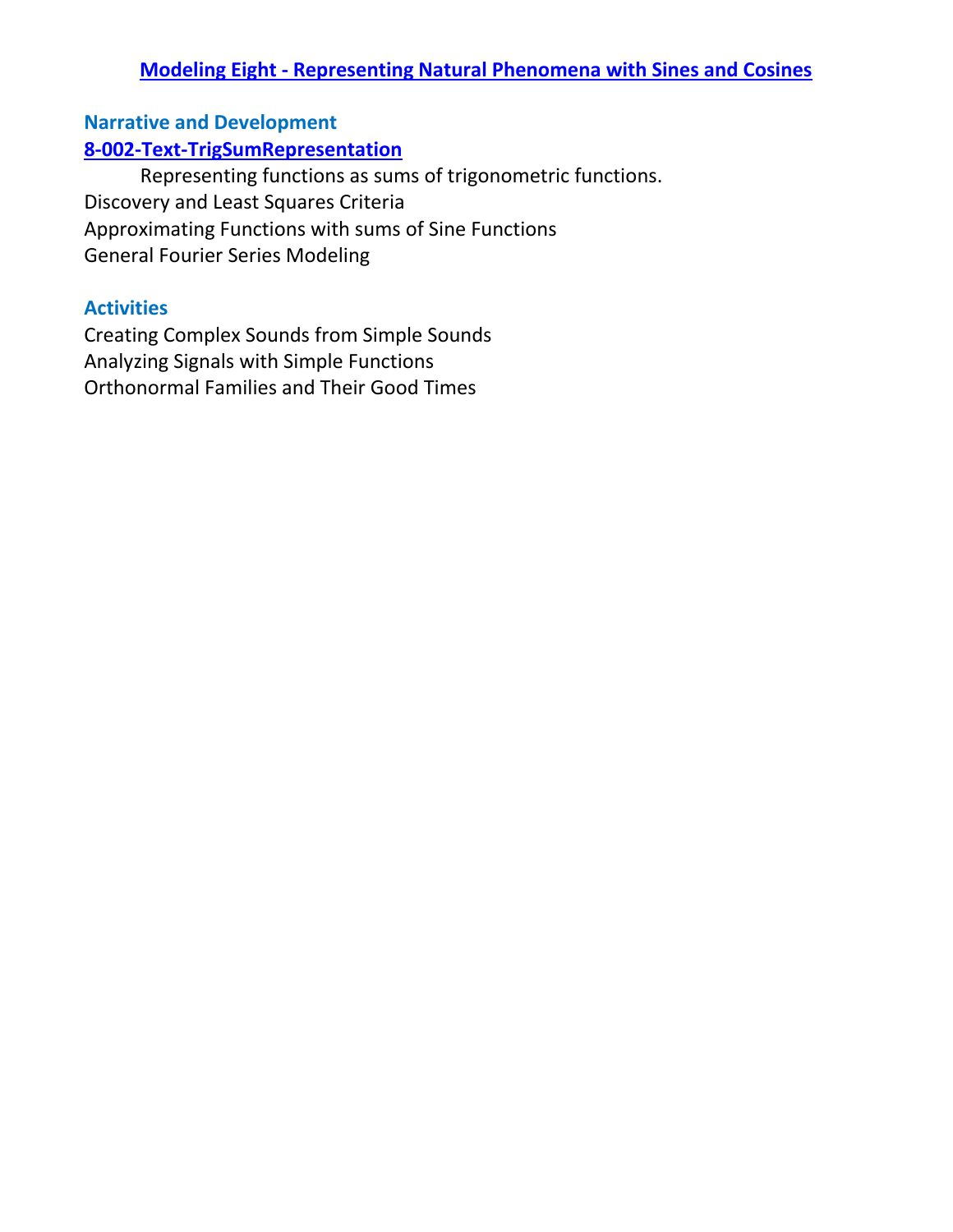## <span id="page-18-0"></span>**Modeling Nine - [Modeling with Differential Equations in Higher Dimensions](#page-1-0)**

#### **Narrative and Development**

Partial Differential Equations Numerical Solutions Modeling Spread of Heat in Limited Environment - Heat Equation Applications of the Heat Equation - Formulating Conditions Extensions of the Heat Equations Making Sound with Waves - Wave Equation Modes Analytic Solutions - Building for Success Boundary Value Problems and Fourier Analysis - Bringing it All Together

#### **Activities**

Root Cellar Modeling with Heat Equation Noninvasive Analysis with the Heat Equation **[9-012-PDEGuitarTuning](https://www.simiode.org/resources/671)** Tuning a Stringed Instrument with the Wave Equation

Orthonormal Families and Their Good Times [9-020-HorizontalBeam](https://www.simiode.org/resources/3096)

<span id="page-18-1"></span>Modeling a suspended beam and collecting data to justify the model